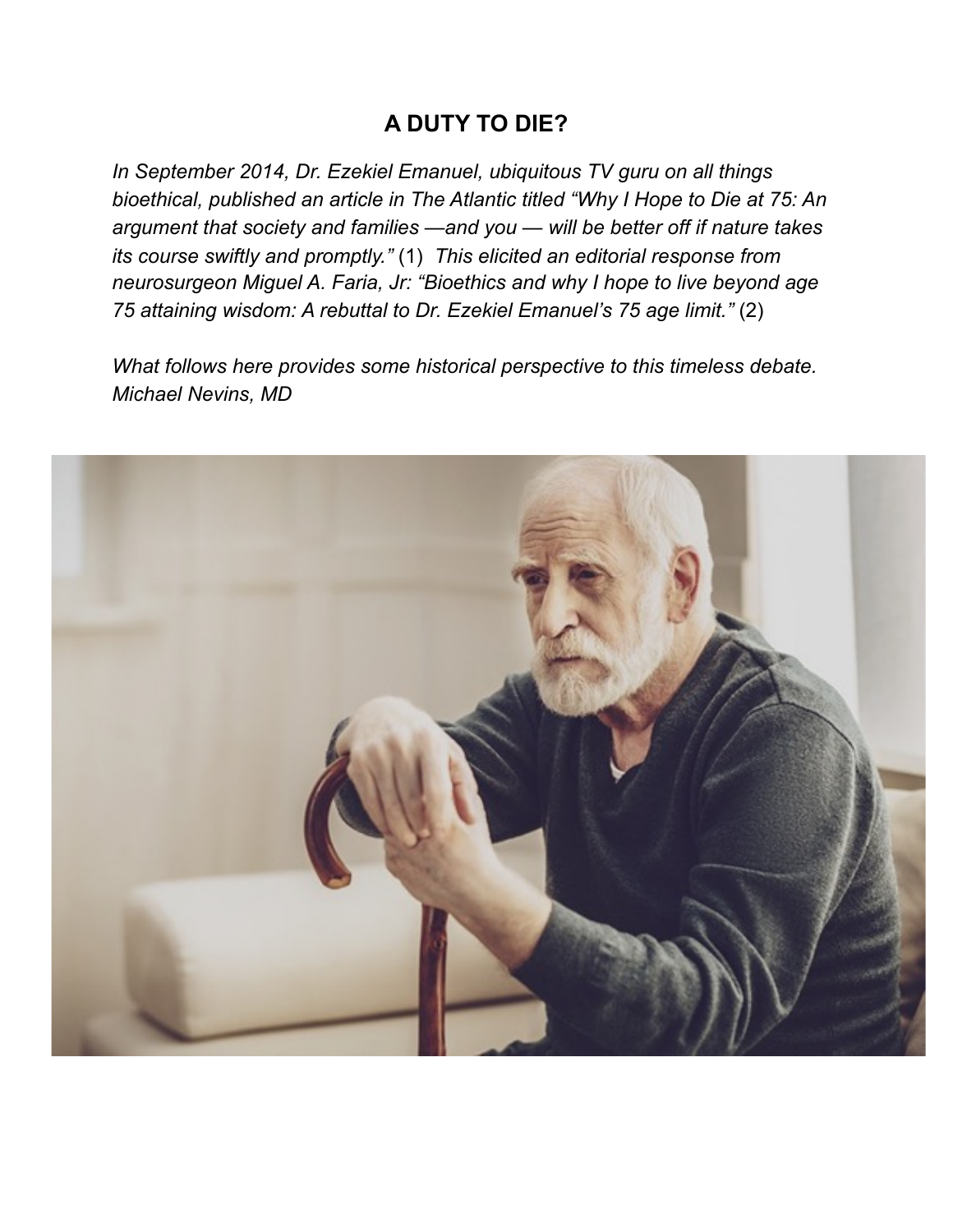In 1976, the New Jersey Supreme Court's ruling in the case of Karen Ann Quinlan addressed the legal concept of a so-called "*right*-to-die", but in 1984, Governor Richard Lamm of Colorado introduced a challenging variation when he declared that we all have "a *duty* to die and get out of the way." This provoked a firestorm of criticism — heartless and outrageous were some of the milder expletives used. Although the Governor was talking about inappropriate use of life-extending medical technology, many perceived that he was encouraging a form of involuntary euthanasia. Most people dismissed Lamm's comment as exaggerated rhetoric, but a few acknowledged that in unusual circumstances his concept might be valid. Among them was bioethicist Peter Singer who asserted that elderly patients who had lived a full life had a duty to die for the good of society and the proper utilization of health resources. Daniel Callahan, then Director of the Hastings Center think-tank, suggested "Denial of nutrition may, in the long run, become the only effective way to make certain that a large number of biologically tenacious patients actually die." Think about that!

The notion was not really such a radical departure from the past. Literally translated from the Greek, "euthanasia" means an easy death. Early usage implied a tranquil state of mind at death and was understood as essentially a passive process compatible with the contemporary practice of palliative care. A more active form of euthanasia was contemplated by Sir Thomas More in his book *Utopia* that was published in 1516. This satire described a perfect society existing on the imaginary island of Utopia which was located somewhere in the recently discovered New World. [3] Concerning the end of life, Thomas More had this to say:

*When people are permanent invalids, the nurses try to make them feel better by sitting and talking to them, and do all they can to relieve their symptoms. But if besides being incurable, the disease also causes constant excruciating pain, some priests and government officials visit the person concerned and say something like this:* 

*"Let's face it, you'll never be able to live a normal life. You're just a nuisance to other people and a burden to yourself. In fact, you're really leading a sort of posthumous existence. So why go on feeding germs? Since your life's a misery to you, why don't you break out and escape to a better world? Or say the word and we'll arrange for your release. It's only common sense to cut your losses. It's also an act of piety to take the advice of a priest because he speaks to God.*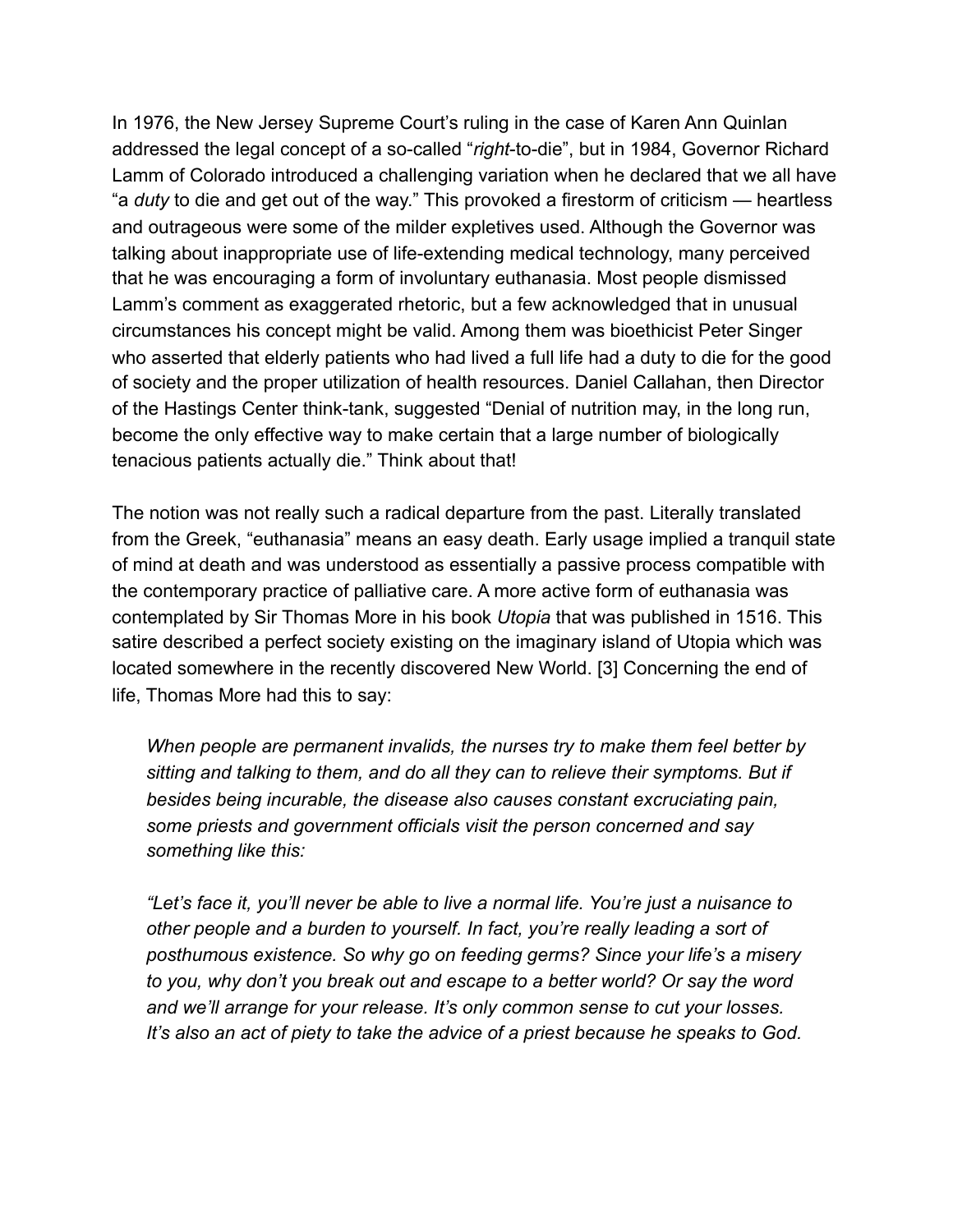*If the patient finds these arguments convincing, he either starves himself to death, or is given a soporific, and put painlessly out of his misery. But this is strictly voluntary, and if he prefers to stay alive, everyone will go on treating him as kindly as ever. Officially sanctioned euthanasia is regarded as an honourable death – but if you commit suicide for reasons which the priests and the Bencheaters do not consider adequate, you forfeit all rights to burial or cremation and your body is thrown unceremoniously into a pond.* 

Whatever you may think about Thomas More's comments, it's remarkable that although he was writing nearly five centuries ago; some of his ideas retain currency. However, nearly a century later in 1605, Francis Bacon had a different opinion:

*I esteem it likewise to be clearly the office of a physician, not only to restore health, but also to mitigate the pains and torments of diseases; and not only when such mitigation of pain, as of a dangerous symptom, helps and conduces to recovery; but also when all hope of recovery being gone, it serves only to make a fair and easy passage from life. It is no small felicity which Augustus Caesar was wont so earnestly to pray for, that same Euthanasia; which likewise was observed in the death of Antoninus Pius, which was not so much like death as like falling into a deep and pleasant sleep.* 

Two centuries after Bacon's remark, Dr. William Heberden of England declared:

*Lord Verulam [Bacon] blames physicians for not making euthanasia a part of their studies; and surely though the recovery of the patient be the grand aim of their profession, yet where that cannot be attained, they should try to disarm death of some of its terrors, and if they cannot make him quit his prey, and the life must be lost, they may still prevail to have it taken away in the most merciful manner.* 

In 1870, the English essayist Samuel Williams published a paper in which he advocated euthanasia for all willing patients with incurable and painful diseases stating that it is the doctor's *duty* to provide active euthanasia:

*In all cases of hopeless and painful illness it should be the recognized duty of the medical attendant, whenever so desired by the patient to administer chloroform, or such other anesthetics as may by and by supersede chloroform, so as to destroy consciousness at once, and put the sufferer at once to a quick*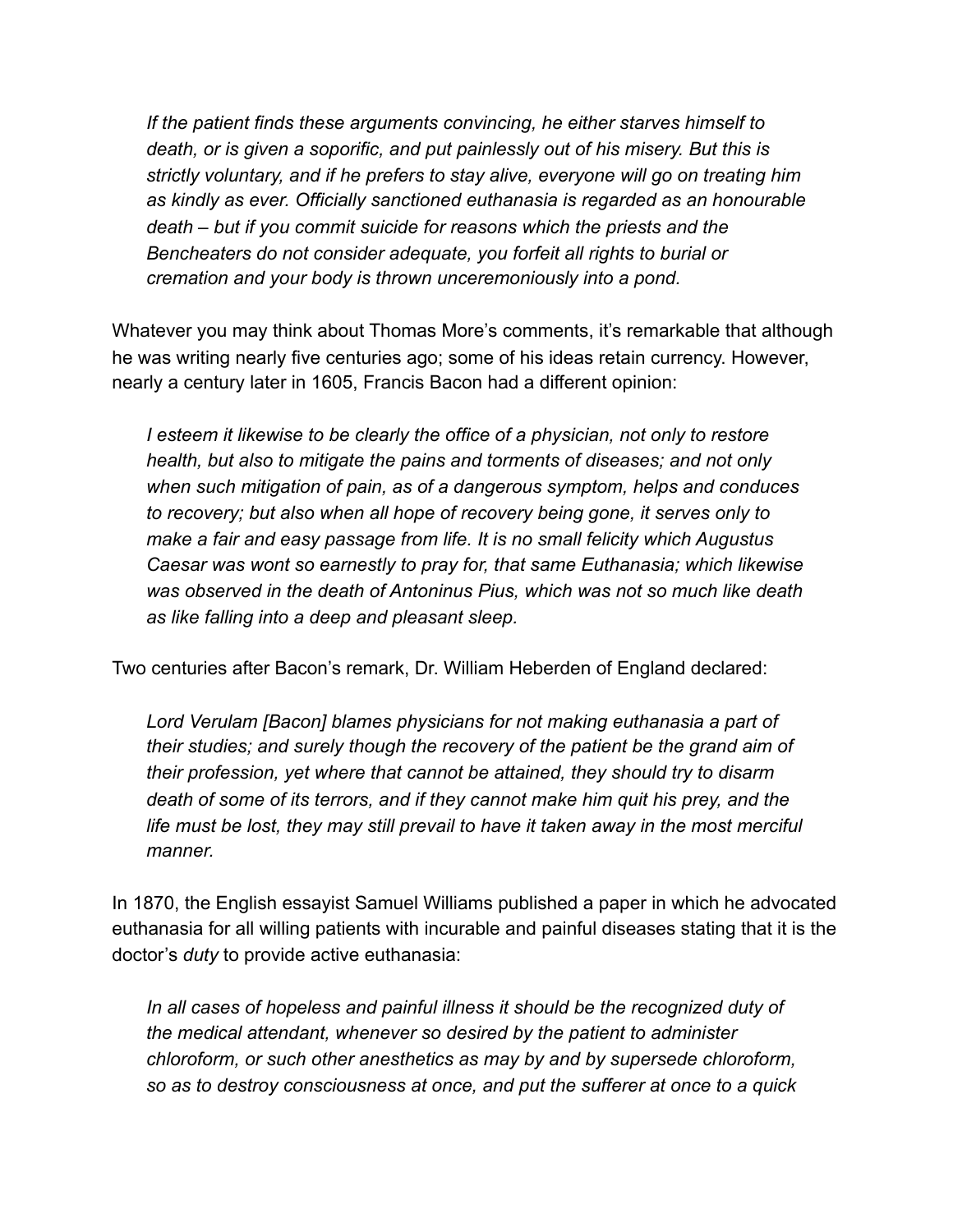*and painless death; all needful precautions being adopted to prevent any possible abuse of such duty; and means being taken to establish beyond any possibility of doubt or question, that the remedy was applied at the express wish of the patient.* 

To be sure, the circumstance in which euthanasia was being considered in each of these novels and essays was that of a patient who was overwhelmed by disease, but later writers placed it in a more general social context. For example, in 1838 William Lamb, anticipating a slippery slope effect, cautioned: "If they get the habit of doing such a thing when a person is in a hopeless state, why they may do it when a person is *not* in a hopeless state." Influenced by the work of Charles Darwin, still another Englishman, Lionel Tollemache in 1873, wrote this:

*Modern science informs us that in an overcrowded population, there is a sharp struggle for existence so that an unhealthy, unhappy and useless man is, in a manner, hustled out of being, or out of the means of enjoyment, [by] someone who would probably be happier, healthier and more useful.…*

A new dimension was introduced in 1880 by the prolific Victorian novelist Anthony Trollope who contemplated euthanasia for *everyone* upon reaching the age of sixty seven and a half, whether or not they were willing or unwell. One of his last works *The Fixed Period* related the history of the island Republic of Britannula whose subjects fled New Zealand thirty years earlier and then severed political relations with Great Britain. At the time, all of the original settlers were relatively young and when they got around to establishing a legal system, insisted upon compulsory euthanasia to abolish the "miseries and imbecility" of old age, no less the expense of caring for the nonproductive elderly. This was seen as an obligatory act of altruism made for the sake of others.

Told in the first person by the President of the Republic, a Mr. Neverbend, the time of action was projected a century into the future to the year 1980. Trollope foresaw that by then people would be transported by wonderful steam tricycles, would converse over great distances using wireless devices and would attend international cricket matches that would be contested by teams of professional athletes. After much debate, the Britannulists agreed that upon attaining the age of sixty-seven all citizens would be "deposited" in a college campus where they would spend a year of contemplation and dignified retirement.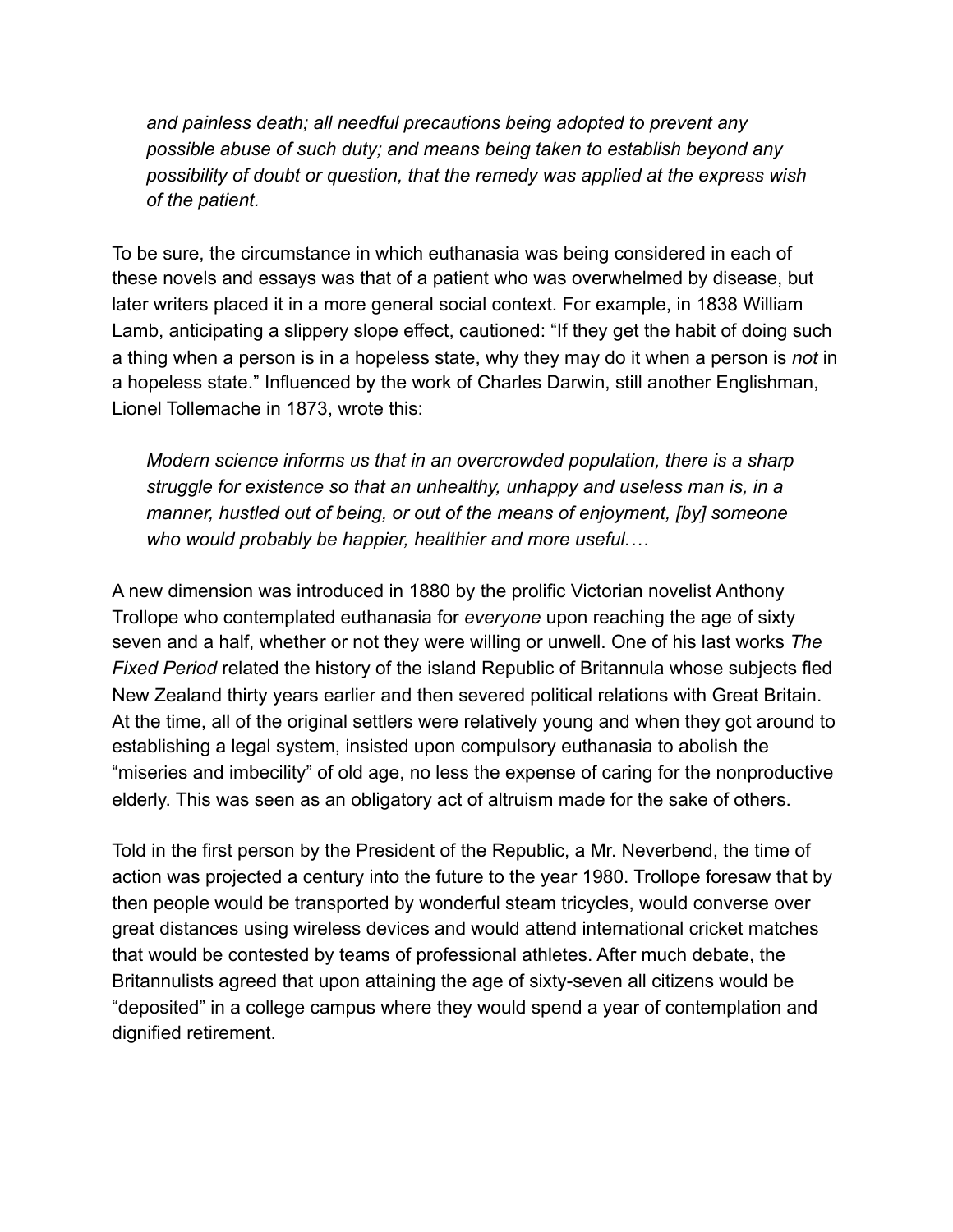But when they reached the age of sixty-seven and a half, "a euthanasia was to be prepared for them" and they would "depart." The victim's "veins would be opened" while they were immersed in a warm bath and given morphine. This remarkable social legislation was intended to assure "a decent and comfortable departure" and justified not only on the basis of economics, but because it would spare the elders from "a useless and painful life."

At first the law was enthusiastically supported by the still youthful Britanulists, but by the time of the narrative, that was set thirty years after the law was enacted, the citizens began to have misgivings. Just when the first unlucky senior was being led away to college, an English warship with a marvelous new technology – a 250 ton cannon, appeared in the harbor. Mr. Neverbend was taken prisoner, the island reverted to English rule and the odious law was rescinded. One can imagine Gilbert and Sullivan putting the fabulous story to music. Two years after *The Fixed Period* was published, Trollope died after a stroke; ironically, he was sixty-seven, an age when he would be approaching his own "fixed period" were he living on the fictional island of Britannula.

Although Trollope's novel is little remembered today, a quarter century later it caused an unexpected sensation. On February 22, 1905, Dr. William Osler spoke at the Johns Hopkins commencement and used the occasion to give a farewell speech before he departed for England where he would become the Regius professor of medicine at Oxford. Dr. Osler called his address "The Fixed Period" after Trollope's popular novel. At the time he was fifty-six years old and was regarded as the most respected physician in the world. But on that day, the good doctor brought an even greater hornet's nest down on himself than Governor Lamm would some eight decades later.

What William Osler had in mind was not a fixed period of biologic life, but of academic life. He cited two of his own long held "fixed ideas.," the first being the comparative [creative] uselessness of men above forty years of age." He noted that the most "vitalizing" work in most fields is done between the ages of twenty-five and forty years – "the anabolic or constructive period, in which there is always a balance in the mental bank and the credit is good." Osler's second "fixed idea" was the intellectual uselessness of most men above sixty years of age and the incalculable benefit it would be in commercial, political and professional life if, as a matter of course, men stopped work at this age.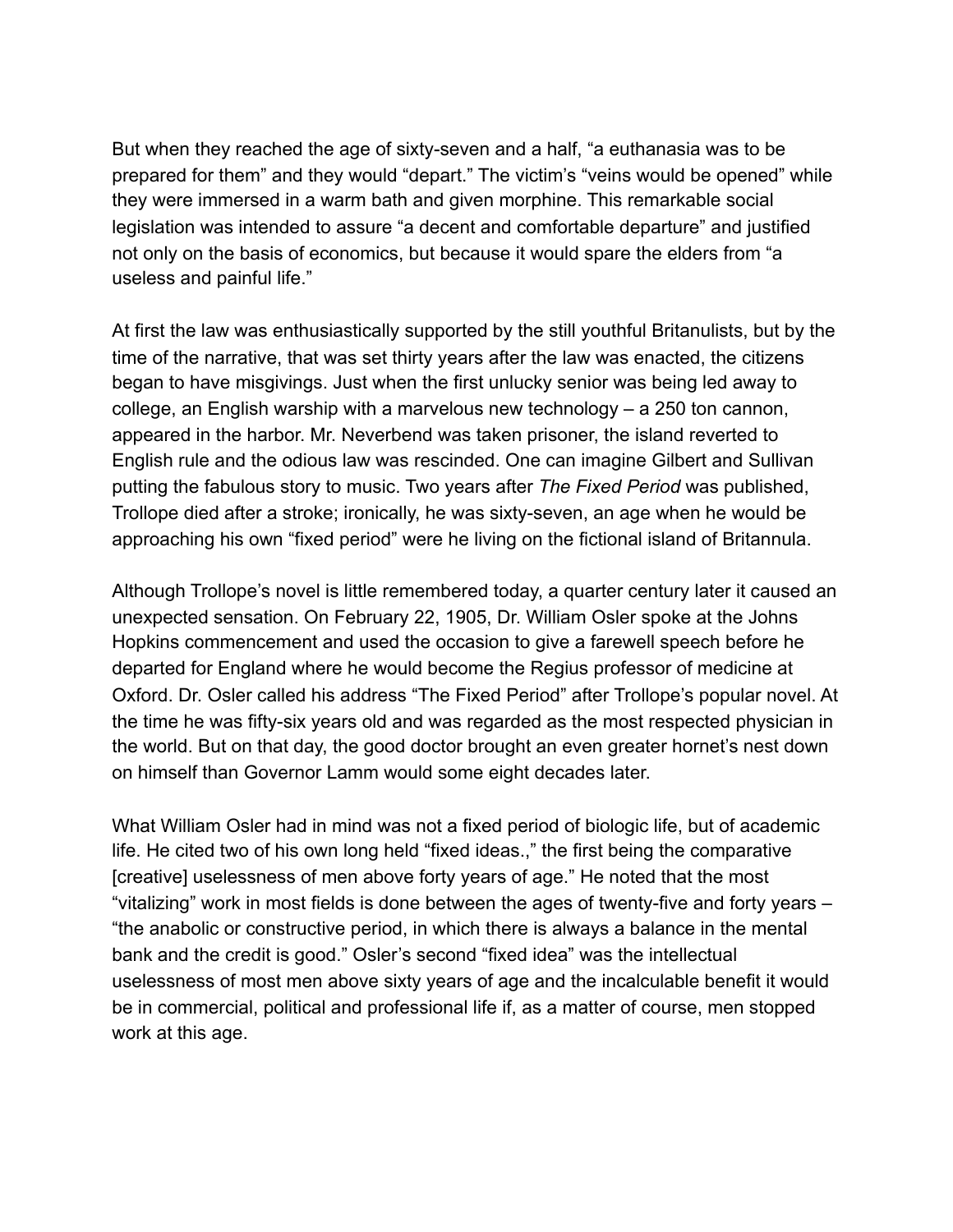*The teacher's life should have three periods – study until twenty-five, investigation until forty, profession until sixty, at which age I would have him retired on a double allowance. Whether Trollope's suggestion of a college and chloroform should be carried out or not, I have become a little dubious, as my own time is getting so short.* 

Dubious or not, William Osler's words, that were intended to be humorous, were distorted by journalists reporting the event. As Harvey Cushing wrote in his biography of Osler, "The storm did not break until the next day when it was headlined throughout the country, "Osler recommends Chloroform at Sixty." Dr. Osler protested that he had been misunderstood but held his ground saying, "I meant just what I said, but it's disgraceful, this fuss that the newspapers are making about it. I know that there are exceptions, but they only serve to illustrate the rule…as to chloroforming men at sixty, that was only a pleasantry."

A dispatch published in *The Lancet* reported that the great stir among American journalists in response to Osler's address reflected that "the Americans are somewhat deficient in a sense of humor when they themselves are directly concerned." Dr. Osler's speech provoked an enormous response both from supporters and critics. Some people began to speak of "oslerizing" the elderly. One observer noted similarities between Osler's and Charles Darwin's opinions. Darwin once had written, "What a good thing it would be, if every scientific man was to die when sixty years old, as afterwards he would be sure to oppose all new doctrines." Eleven years after his commencement speech, Osler ruefully recalled the incident:

*I had been reading Anthony Trollope's "Fixed Period" and had been thinking of some professors who had remained at their posts after their period of usefulness was over. It was for them that I with humorous intent advocated chloroform as a peaceful means of retirement. The newspapers made much of it and misquoted it. Boys do not read Trollope. He is dangerous.*

Today we can appreciate how William Osler's remarks were taken out of context and twisted, although one contemporary biographer Michael Bliss was not entirely sympathetic. He suggested that at age fifty-six Osler had become a prisoner of his own preconceptions that creativity in medical science was a young man's talent. Bliss noted that William Osler was remarkably short-sighted about the possibility that medical progress, which he invariably celebrated, might have an impact in delaying the ravages of the years and he was not in touch,with some of the work that was laying the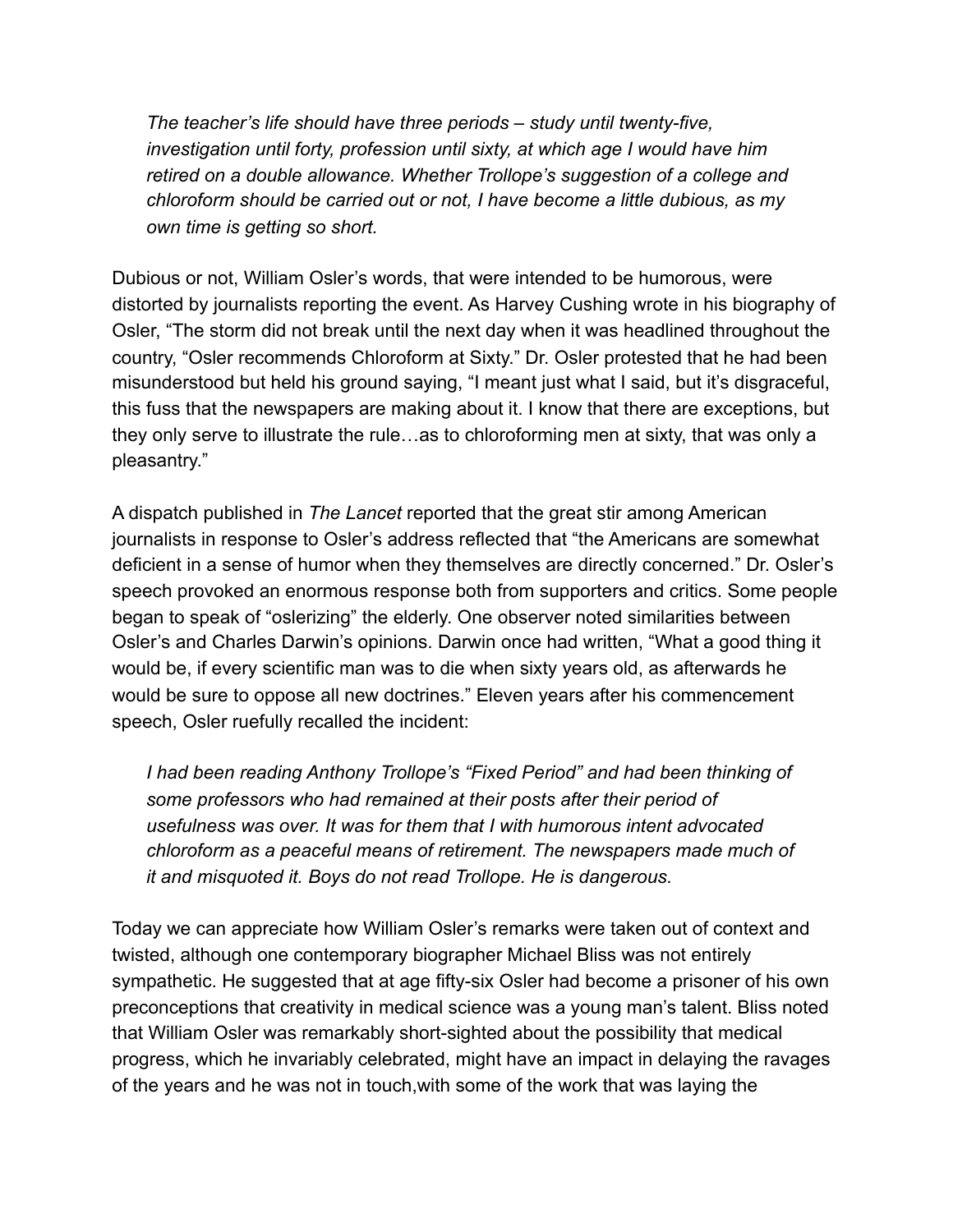foundation for the development of gerontology. Perhaps Michael Bliss was overly harsh in this judgment, for although it is true that during the  $19<sup>th</sup>$  century a few books were written about diseases of old age, it wasn't until 1909, when Osler already was on the down-side of his career, that Dr. Ignatz Nascher of New York City first coined the term "geriatrics." Nascher himself was far ahead of his time and the public and medical establishment were virtually unresponsive until interest in this field finally had a resurgence in the 1960s.

More sinister than William Osler's ambivalence about aging was the fact that during the same time that Trollope's book was being serialized, British biologist Francis Galton began writing about the "comparative worth" of different races. He used the term "eugenics" to describe the process of strengthening the human race through selective breeding. Like Trollope, Galton was influenced by his cousin Darwin. The term "social Darwinism" began to be used in the late 19<sup>th</sup> century to explain human society in terms of natural selection and both Darwinists and eugenicists believed that medical science could engineer social progress.

Among the most outspoken spokesmen for aggressive eugenics policy during the 1920s and 1930s was Nobel Prize winning surgeon Alexis Carrel of the Rockefeller Institute. In an interview with the *New York Times* he declared, "There is no escaping the fact that men are not created equal…the fallacy of equality…was invented in the eighteenth century when there was no science to correct it." Dr. Carrel held that society must identify and encourage those with greatest ability while the dregs should be "disposed of in small euthanistic institutions supplied with the proper gases [!]….Why preserve useless and harmful beings?" The work of creating useful and beneficial beings should be directed by a "high council of experts" (a proto-"death panel") living in seclusion like monks – "audacious men of science, unafraid of resorting to extreme, even ruthless measures." Dr. Carrel added that "man cannot remake himself without suffering for he is both marble and sculptor. In order to recover his true visage, man must shatter his own substance with heavy blows of the hammer." Alexis Carrel's social prescriptions were elaborated in his book *Man, the Unknown* which in 1936 was the year's top-selling nonfiction book, second overall only to the novel *Gone with the Wind.* 

When these seductive ideas were introduced as social policy into Germany at the onset of the 20th century, they were appropriated and perverted by the National Socialist government during the 1930s. The notion that the health of the state overrides the needs of devalued individual lives began with involuntary euthanasia of psychotics, epileptics and other presumed useless people, including those with senile dementia.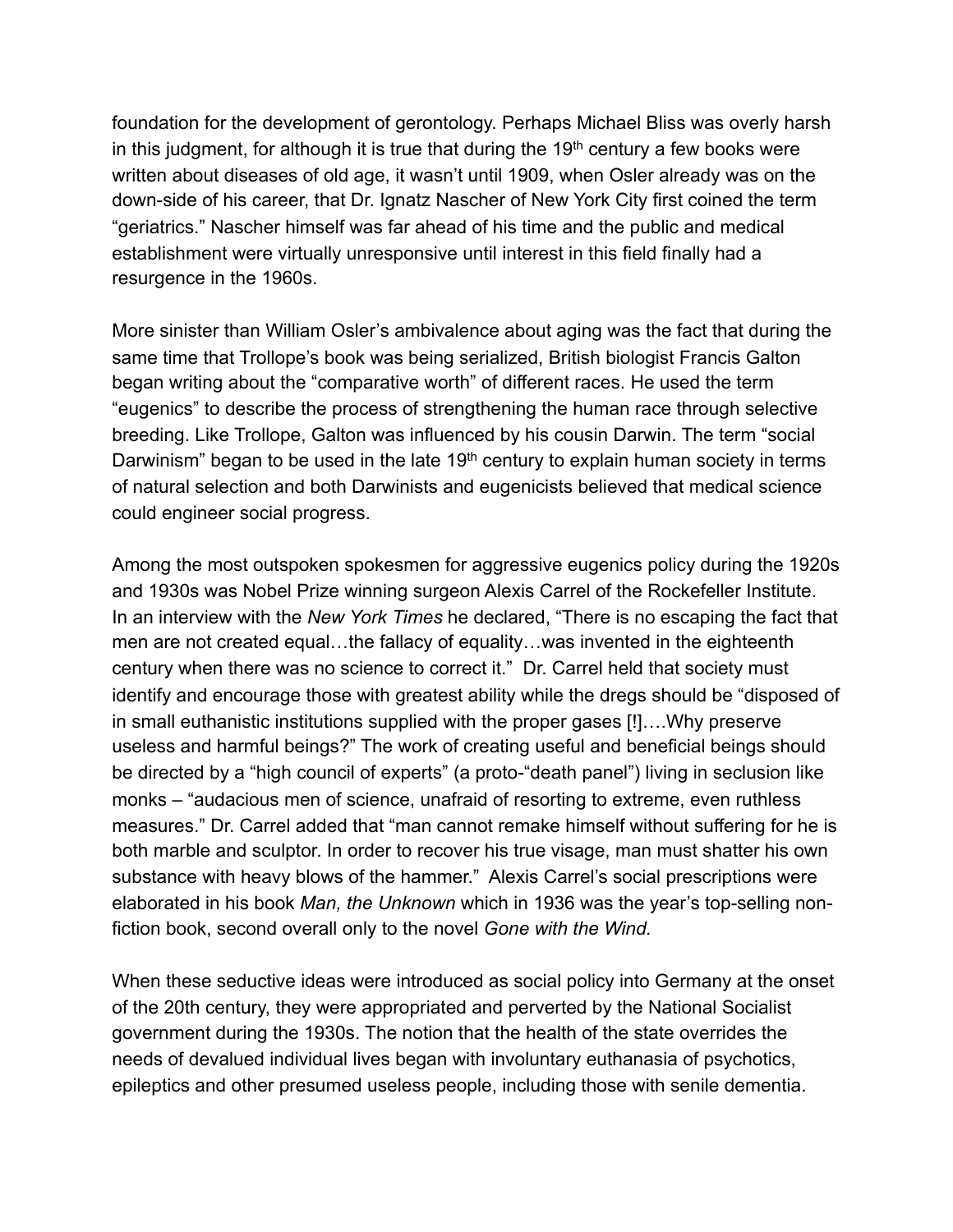However, this was only the beginning. Nazi "mercy killing" during the 1930s was transformed into the vilest governmental misbehavior in human history –- the Holocaust.

So is there ever a *duty* to die? The answer depends upon the moral or religious framework. Many people probably would agree that there may be certain circumstances when it might be said that there is a duty to die. For example, ethicist John Hardwig noted that there have been extraordinary "lifeboat cases" where in order to save the lives of others an individual sacrificed his own life. Much more commonly, older or seriously ill people declare that their one remaining goal in life is to avoid emotionally or financially burdening their family or others dear to them. Hardwig asserted that we fear death too much and this fear has led to a massive assault on it: "A death motivated by the desire to spare the futures of my loved ones might well be a better death for me than the one I would get as a result of opting to continue my life as long as there is any pleasure in it for me. Pleasure is nice, but it is meaning that matters."

During Trollope's and Osler's era, fewer people lived to sixty-five years or older, but in our own time the demographics have changed and the aging of our society has serious implications that must be confronted — what some have called a "geriatric imperative." In 1969, Dr. Robert Butler coined the term "ageism" to characterize bias against older adults, deploring the fact that our society has deep-seated fears of aging and death which, in turn, fuel negative stereotypes of the elderly as being inadequate and impaired. Ageism, euthanasia and suicide are issues which rightfully stimulate sober debate.

When we consider these vexing subjects, we can benefit by recalling the satires of Thomas More, Anthony Trollope and, yes, William Osler's faux pas, because they teach us to maintain our sense of proportion, even our sense of humor. Moreover, we should keep in mind that there is a fundamental difference between voluntarily withholding or withdrawing treatment for a terminally ill person as opposed to legislating broad social policy that is applicable even to the unwilling on the basis of age or some other arbitrary standard. These lessons from the past inform us not to rely exclusively on rational thought because unless human logic has a firm moral grounding, it may lead to human folly.

So what does Ezekiel Emanuel offer? Here's how he began his article in *The Atlantic*:

 *SEVENTY-FIVE. That's how long I want to live: 75 years. This preference drives my daughters crazy. It drives my brothers crazy. My loving friends think I am*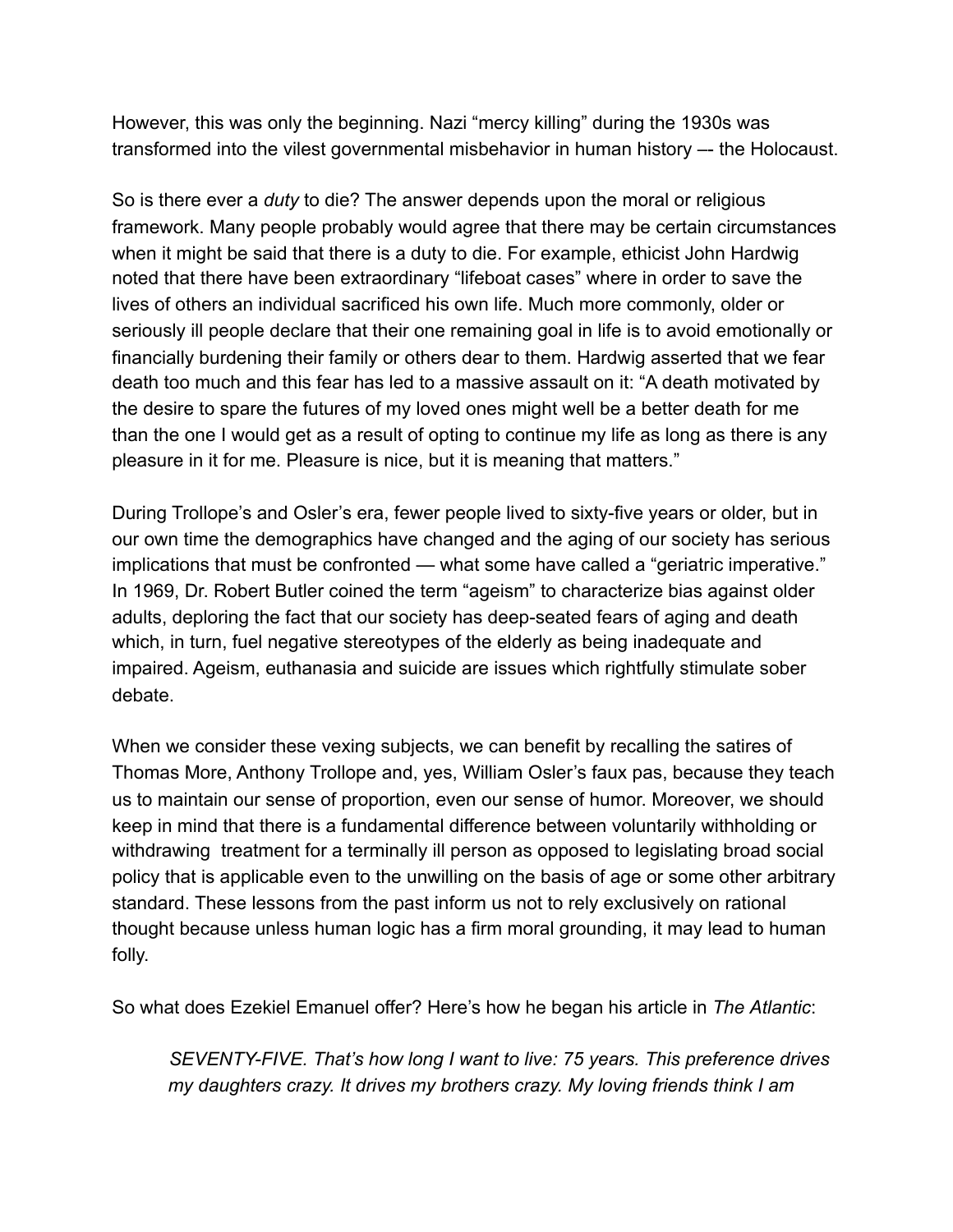*crazy. They think that I can't mean what I say; that I haven't thought clearly about this, because there is so much in the world to see and do. To convince me of my errors, they enumerate the myriad people I know who are over 75 and doing quite well. They are certain that as I get closer to 75, I will push the desired age back to 80, then 85, maybe even 90.*

Crazy or not, Ezekiel Emanuel has advocated a utilitarian approach to allocation of scarce resources during the current pandemic and was named a member of the Biden administration's COVID-19 Advisory Board. When he wrote his essay in 2014, Dr. Emanuel, then 57 years old, speculated that after age 75, life is a downhill spiral and not worth living, that aging transforms how others see us — "no longer as vibrant…feeble, ineffectual, even pathetic." He suggested that our society has lost respect for an elder's life experience and that the productivity of creative people reaches a peak at age 40 and plateaus by age 60. After that, increases in longevity have been achieved mainly by extending the lives of older people; in effect, "rather than saving more young people, we are stretching out old age."

According to Miguel Faria, although Dr. Emanuel "claims he is not advocating compulsory end-of-life at age 75 in order to save resources, ration health care or address public policy issues, that is exactly what he is inferring." Dr. Faria strongly differed:

 *I'm not arguing here against individuals exercising their right to medicalautonomy, especially those suffering from chronic disease and terminal illness. End-of-life decisions should be left to individual patients, their families and their physicians. What I'm saying is that lives can be productive and fulfilling, worthy of living past age 75. I'm also cautioning bioethicists from propounding the utilitarian concept of "a duty to die" because a certain lethal age has been reached or chronic illness has become manifest.* 

Dr. Faria especially fears death prescribed by government planners or doctors and bioethicists employed by the State, whether one reaches a certain age or is afflicted by illness. He wrote that "as we age and mellow and reach retirement, we also achieve satisfaction from a productive life well spent and begin the contemplation and enjoyment life that is only possible with the leisure that comes with retirement." During the 1950s, a popular television series titled *Life Begins At 80* featured a panel of four octagenarians. Perhaps it's time for a rerun.